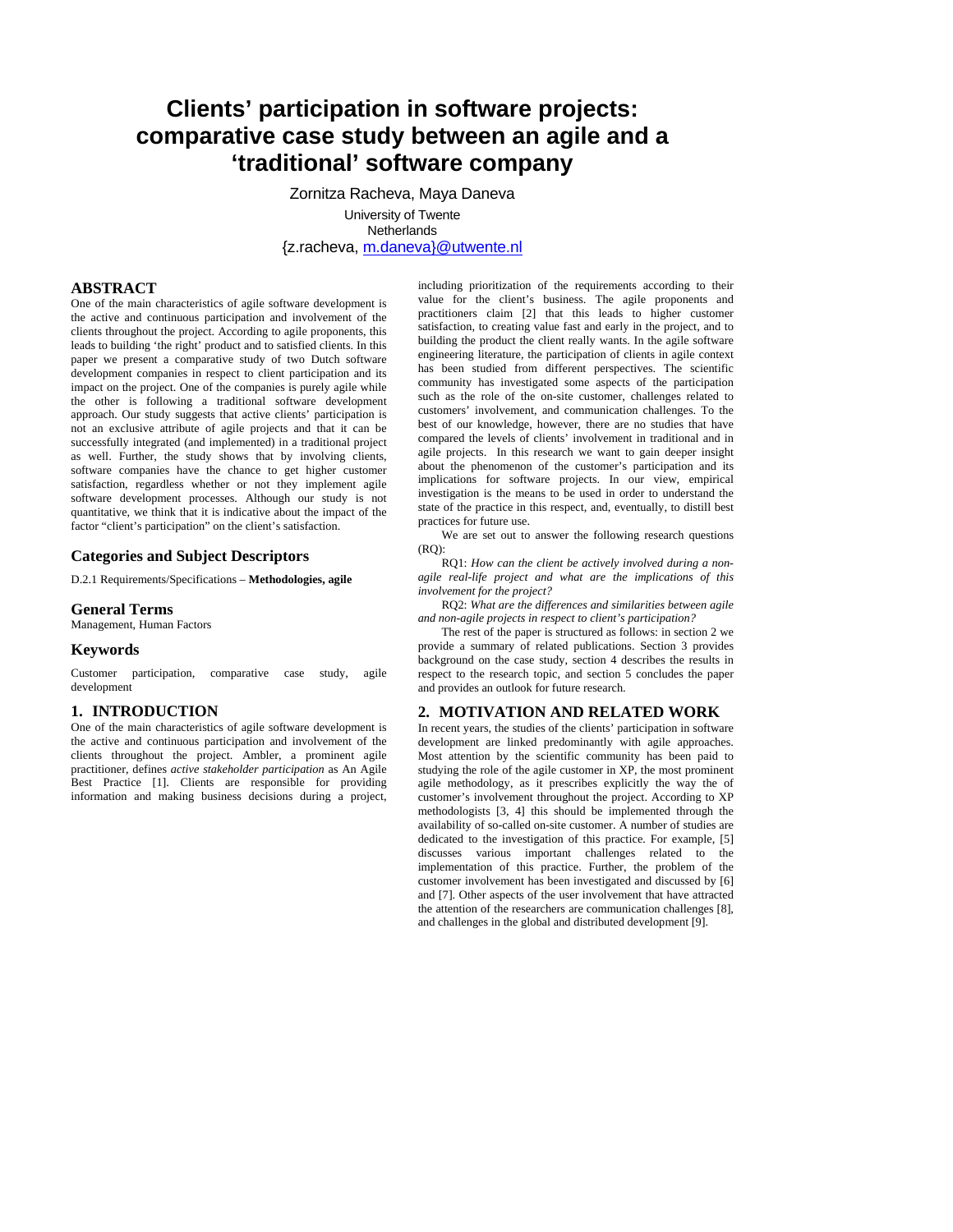Whereas the role of client is explicitly stated in the agile software engineering literature, we must note that before the 'agile era' the importance of clients' collaboration was stressed in areas as 'collaborative systems modeling' [10], , 'participatory design' [11], 'user-centered design' [12]. In [10] the relationship between specific participative behaviors and user satisfaction was examined in situations where the need for participation was high. The authors of this study compared their results with results in situations characterized with a lower need for participation. The authors found that not all participative behaviors were equally effective in all situations. The conclusion was that the effectiveness of a participative behavior is contingent on the level of task complexity and on the level of system complexity. Furthermore, [11] compares participatory design with the XP practices of client involvement and [12] advocates to integrate user-centered concerns (from the Human-Computer Interaction field) in XP projects. These researchers [12] also present the results of a study on customer collaboration in practice, however in this study only agile and XP practitioners were involved. [13] presents an investigation of the link between user participation and user satisfaction. They reach the conclusion that only participation in information-needs analysis predicts end-user satisfaction and task productivity.

[12] provides a summary of focus-group discussions on 'onsite customer', where the participants explored, shared and reflected on their practical experiences of making customer collaboration work in all its various forms. The discussion covered the following issues (which also were re-visited throughout the discussion as themes emerged):

(i) trust,

(ii) the bridge (between the two worlds, and modeling as a possible bridge);

(iii) access to customers;

(iv) workshops;

(v) supporting collaboration.

In this paper we organize our findings from the case study around these five areas [12]. The rational behind this is that these areas represent focal points of the clients' involvement and provide a structure to reason about and compare the clients' participation practice in an agile and a non-agile company.

Our purpose in this study is to share with the community the simple mechanisms that one non-agile company has adopted to cover all areas discussed above, and that led to high customer satisfaction and building the right product in non-agile project settings.

## **3. CASE STUDY DESCRIPTION**

In order to answer our RQs we performed a qualitative case study following the guidelines of [14]. Our study includes two Dutch companies. Because of confidentiality constraints, here we refer to them as to Company A (the agile company), and Company N (the non-agile company).

#### **3.1 Case study composition**

First, during a common meeting, representatives of the two companies gave 50 minute presentations on the process that is in place in their company, and on the development method used. In the next step, the researchers interviewed the company representatives in separate interviews that lasted about 60 min. each. Those were open-end unstructured interviews. During the interviews questions related to client's involvement and its impact

on: (i) building the right product, and (ii) customer satisfaction, were discussed. This form was chosen because we had a concrete, narrow research goal and wanted to obtain as deep insight as possible. The questions that the researchers asked originated and were triggered by the information provided in the presentations.

Company A participated in the study with two representatives:

- a developer and project manager (because of the flat team structure in the company one person serves multiple roles), and

- another developer, who is responsible as well for governance issues.

The representative of company N was the lead architect (and technical manager) and responsible for the delivery of a number of projects.

#### **3.2 Description of company A**

The company has about 260 employees, divided in departments of approximately 25 people. Each department is specialized in a concrete application domain that the company provides software development serves to. For example, the Financial domain, Health care, and Education. The company is strongly oriented towards providing software as a service. Because of the specialization in concrete domains the company can reuse core parts of the software applications, and extend them with custom-made components in order to tailor the product to the concrete client's needs. The development process of the company is agile, both as process and as company's philosophy. Although the company does not follow a concrete agile method with all its practices, the development process is build around the core agile characteristics: short iterations and frequent releases, active customer participation, fast reaction to / and accommodation of/ changes.

The communication with the client can be organized in a different way depending on the project. In some projects developer on site is practiced, which means that the developer, responsible for communication with the clients, can freely access the client's premises and collect the information he/she needs. In other projects the communication is via the phone and the clients can call all the time and express their desires/opinions. In addition to these options in some projects a web site is organized where the clients can track the progress of the project and thus see the timeline for implementing the requirements. This helped to reduce the pressure on the developers that came in form of phone calls asking "When will be my feature implemented?", and at the same time helped increase the trust between the parties as the client got the feeling that the developers are really taking him/her seriously, are acting on his/her needs, and that the project is really progressing.

## **3.3 Description of the Company N**

The company has about 160 employees. Half of them are involved in software development. The company has middle-sized projects (4.000 to 15.000 person hours approximately), and in each projects are involved between 5 and 30 people. The majority of the projects (around 75%) are maintenance projects, i.e. making changes to existing products. The remaining 25% of the company's projects are new development ones. In contrast to company A, the products of the company N are intellectual property of the clients and no software components can be reused. The new development is done from scratch. The contractual basis for the projects are 'fixed-price, fixed schedule'. The development phase is preceded by a workshop phase that consists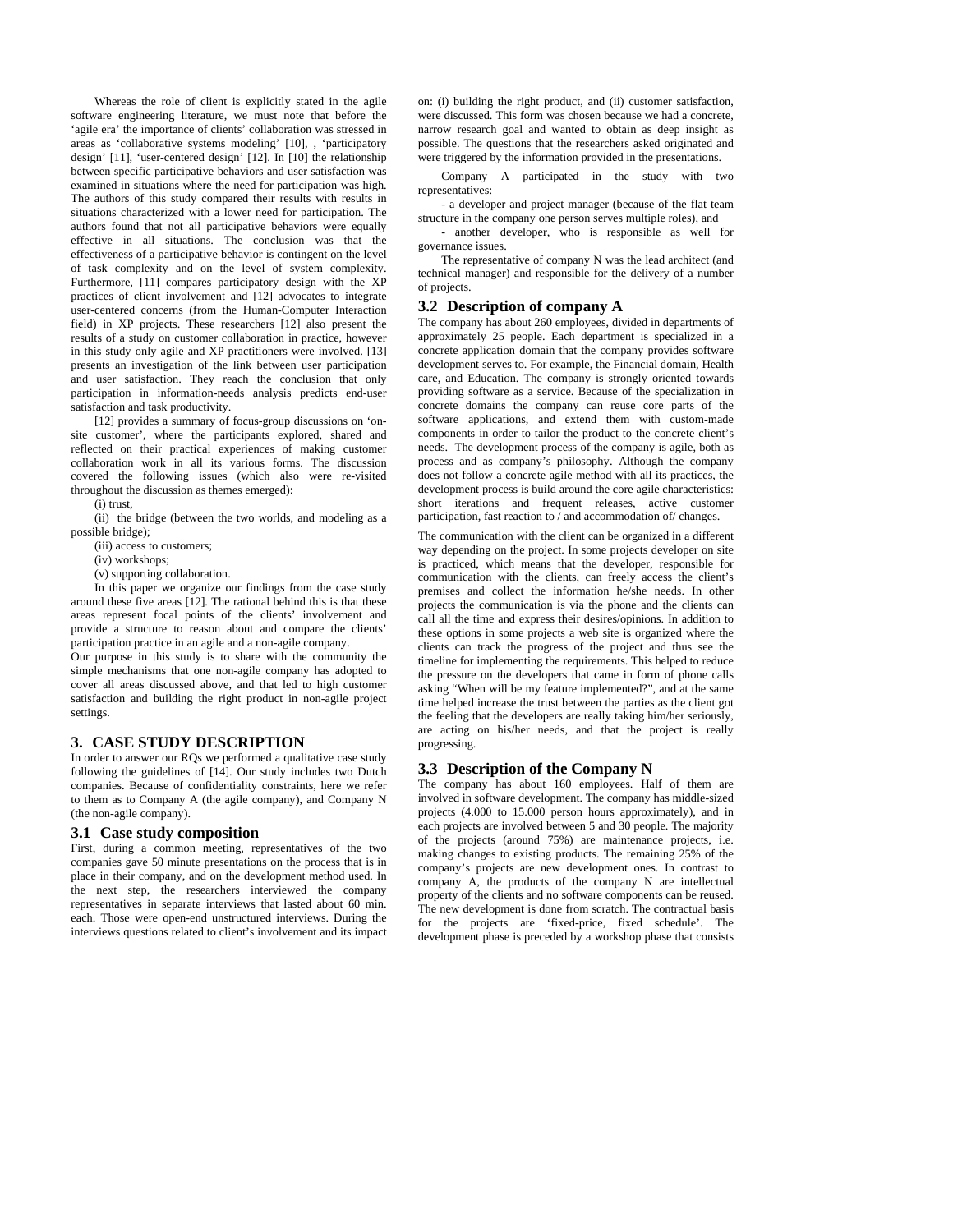of extensive discussions and meetings with as many clients' representatives as possible. During the so-called 'workshop phase', the following issues are discussed and elucidated:

(1) business case,

- (2) functional requirements,
- (3) architecture infrastructure,
- (4) project management,
- (5) maintenance,
- (6) security,
- (7) usability,
- (8) domain knowledge,
- (9) test approach.

The workshop phase finishes by providing a quotation for the project. The results on each of the discussed issues are captured in a deliverable. In rare cases where no reliable estimation can be elaborated based on the input during the workshop, this phase can be repeated until more detailed information is collected or some prototyping is done in order to capture the client's needs. The clients' participation during the project consists of weekly sessions. They are included in the contract between the parties as an inseparable part of the project. During the sessions issues are discussed that have been captured in Requests for Information (the so-called RfIs) between the sessions. These RfIs are written by the developers and become part of the project's documentation. According to the company's representative that we interviewed, frequent releases would not work for the majority of the projects the company currently runs. For example it is not feasible and desirable to update frequently a banking software that serves multiple branches of a bank, as this would cause disturbance of the work of the client and possible irritation. Other products that the company N develops could not be put into production unless the whole functionality is fully developed (e.g. a ticketing system for a big organization). This explains the choice of the development method that the company uses.

In order to better understand the clients' domain, company N invests in the education of their own staff-members in the business of their clients. Staff that will be included on development teams that deliver systems in a specific business sector go to specialized training program that let them learn the way businesses in a specific sector operate. This gives the staff members exposure to both the operational procedures common for organizations in a sector and the IT issues related to the support of these operations. The training costs are absorbed by company N, and hence are free of charge for the clients. This way the company wants to make sure that in addition to the excellent expertise in the domain of software development, a good understanding of the client's domain is ensured. In spite of this, it is expected that the client is the one that has to provide the ultimate competence in his/her domain.

# **4. RESULTS**

In this section we compare the processes of the two companies in two respects: first, the overall process according to the core agile characteristics, and second – the processes related to client participation.

Table 1. compares the processes of the two companies in respect to the practices used. These are structured according to the areas explicitly discussed by the agile manifesto. We make a decomposition of the development method used in the two companies in respect to the process aspects listed in Agile

manifesto. The rationale behind this is that these areas represent the main differences between agile and non-agile development. Moreover, they are: (i) directly impacted by the level of client's participation, and (ii) are immediately linked to the project's outcome /success/ client's satisfaction. The table explicates the similarities and the differences between the process of the two companies.

| Table 1. Comparison of the processes at Company A and |  |  |  |  |
|-------------------------------------------------------|--|--|--|--|
| aamnann N                                             |  |  |  |  |

| company N.                                                                          |                                                                                                                                                                                                                                                                             |                                                                                                                         |  |
|-------------------------------------------------------------------------------------|-----------------------------------------------------------------------------------------------------------------------------------------------------------------------------------------------------------------------------------------------------------------------------|-------------------------------------------------------------------------------------------------------------------------|--|
|                                                                                     | <b>Company A</b>                                                                                                                                                                                                                                                            | <b>Company N</b>                                                                                                        |  |
| <b>Short</b><br>iterations<br>and                                                   | Fully complies to this<br>practice.                                                                                                                                                                                                                                         | - Does not apply<br>this practice at<br>all                                                                             |  |
| frequent<br>releases                                                                |                                                                                                                                                                                                                                                                             | - Has big releases<br>with detailed<br>planning up-<br>front.                                                           |  |
| Working<br>software vs.<br>detailed<br>documentat<br>ion                            | Complies to this practice,<br>while the level of<br>documentation is chosen to<br>comply with the maturity<br>standards                                                                                                                                                     | Both working<br>software and<br>documentation<br>are important.                                                         |  |
| <b>Response to</b><br>changes                                                       | Changes are handled in two<br>$ways - through agile$<br>change management in the<br>product backlog – when<br>changes of a requirement<br>happens, or through<br>Request for changes when<br>bigger changes are required<br>that lead to changes in the<br>schedule/budget. | Handled through<br>RfCs                                                                                                 |  |
| Collaborati<br>on and<br>communica<br>tion<br>hetween<br>clients and<br>developers. | Frequent, an ad-hoc basis,<br>developer on client's site.                                                                                                                                                                                                                   | Frequent, on<br>scheduled basis -<br>workshop at the<br>start of the<br>project, and then<br>during weekly<br>sessions. |  |

We observe that both companies differ significantly in respect to:

- (i) the cycles in which the development is organized, the planning (up-front vs. iterative),
- (ii) how the product is developed incrementally vs. in big releases,
- (iii) the amount of documentation, and
- (iv) the response to changes.

While company A follows an agile approach in all these areas, company N sticks with plan-driven (or the so-called 'traditional') practices. Still, the comparison shows that in respect to *clients' involvement* there are significant similarities between he two companies, especially when the amount of clients' cooperation is considered.

Next, we look back at the areas of client's involvement listed in section 2 ([12]), and below we provide a summary of how the company N in our study addresses them:

- trust – this was ensured by: listening to the clients, studying client's domain, and last but not least – by mutual social events.